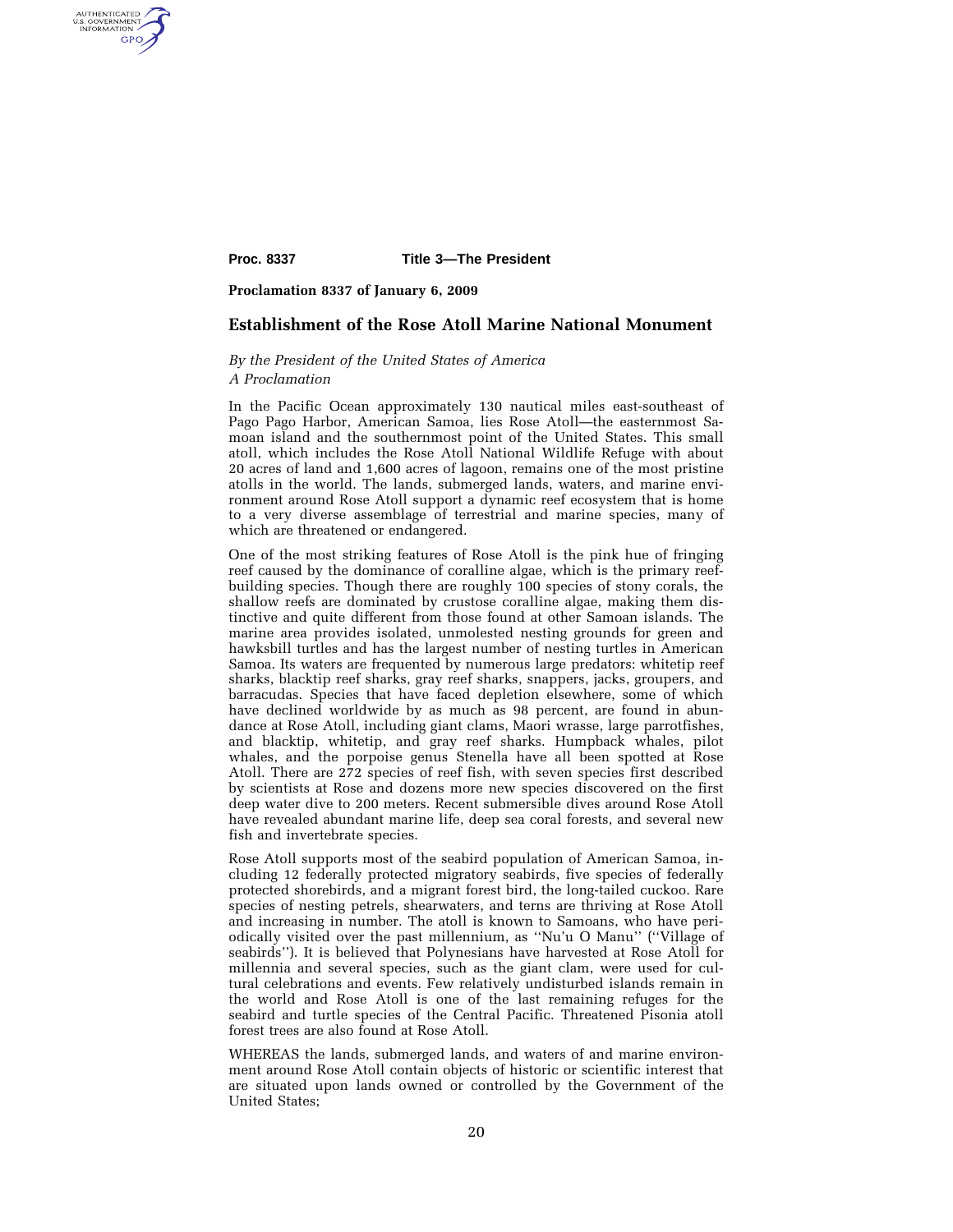# Proclamations Proc. 8337

WHEREAS the United States continues to act in accordance with the balance of interests relating to traditional uses of the oceans recognizing freedom of navigation and overflight and other internationally recognized lawful uses of the sea;

WHEREAS section 2 of the Act of June 8, 1906 (34 Stat. 225, 16 U.S.C. 431) (the ''Antiquities Act'') authorizes the President, in his discretion, to declare by public proclamation historic landmarks, historic and prehistoric structures, and other objects of historic or scientific interest that are situated upon lands owned or controlled by the Government of the United States to be national monuments, and to reserve as a part thereof parcels of land, the limits of which in all cases shall be confined to the smallest area compatible with the proper care and management of the objects to be protected;

WHEREAS it is in the public interest to preserve the lands, submerged lands and waters of, and marine environment around Rose Atoll as necessary for the care and management of the historic and scientific objects therein:

NOW, THEREFORE, I, GEORGE W. BUSH, President of the United States of America, by the authority vested in me by section 2 of the Antiquities Act, do proclaim that there are hereby set apart and reserved as the Rose Atoll Marine National Monument (the ''monument'' or ''marine national monument'') for the purpose of protecting the objects described in the above preceding paragraphs, all lands and interests in lands owned or controlled by the Government of the United States within the boundaries that lie approximately 50 nautical miles from the mean low water line of Rose Atoll as depicted on the accompanying map entitled ''Rose Atoll Marine National Monument'' attached to and forming a part of this proclamation. The Federal land and interests in land reserved consists of approximately 13,451 square miles of emergent and submerged lands and waters of and around Rose Atoll in American Samoa, which is the smallest area compatible with the proper care and management of the objects to be protected.

All Federal lands and interests in lands within the boundaries of this monument are hereby withdrawn from all forms of entry, location, selection, sale, or leasing or other disposition under the public land laws to the extent that those laws apply.

## **Management of the Marine National Monument**

The Secretary of the Interior shall have management responsibility for the monument, including Rose Atoll National Wildlife Refuge, in consultation with the Secretary of Commerce, except that the Secretary of Commerce, through the National Oceanic and Atmospheric Administration, shall have the primary management responsibility regarding the management of the marine areas of the monument seaward of mean low water, with respect to fishery-related activities regulated pursuant to the Magnuson-Stevens Fishery Conservation and Management Act (16 U.S.C. 1801 *et seq*.), and any other applicable authorities. The Secretary of Commerce shall initiate the process to add the marine areas of the monument to the Fagatele Bay National Marine Sanctuary in accordance with the National Marine Sanctuaries Act (16 U.S.C. 1431 *et seq*.), including its provision for consultation with an advisory council, to further the protection of the objects identified in this proclamation. In developing and implementing any management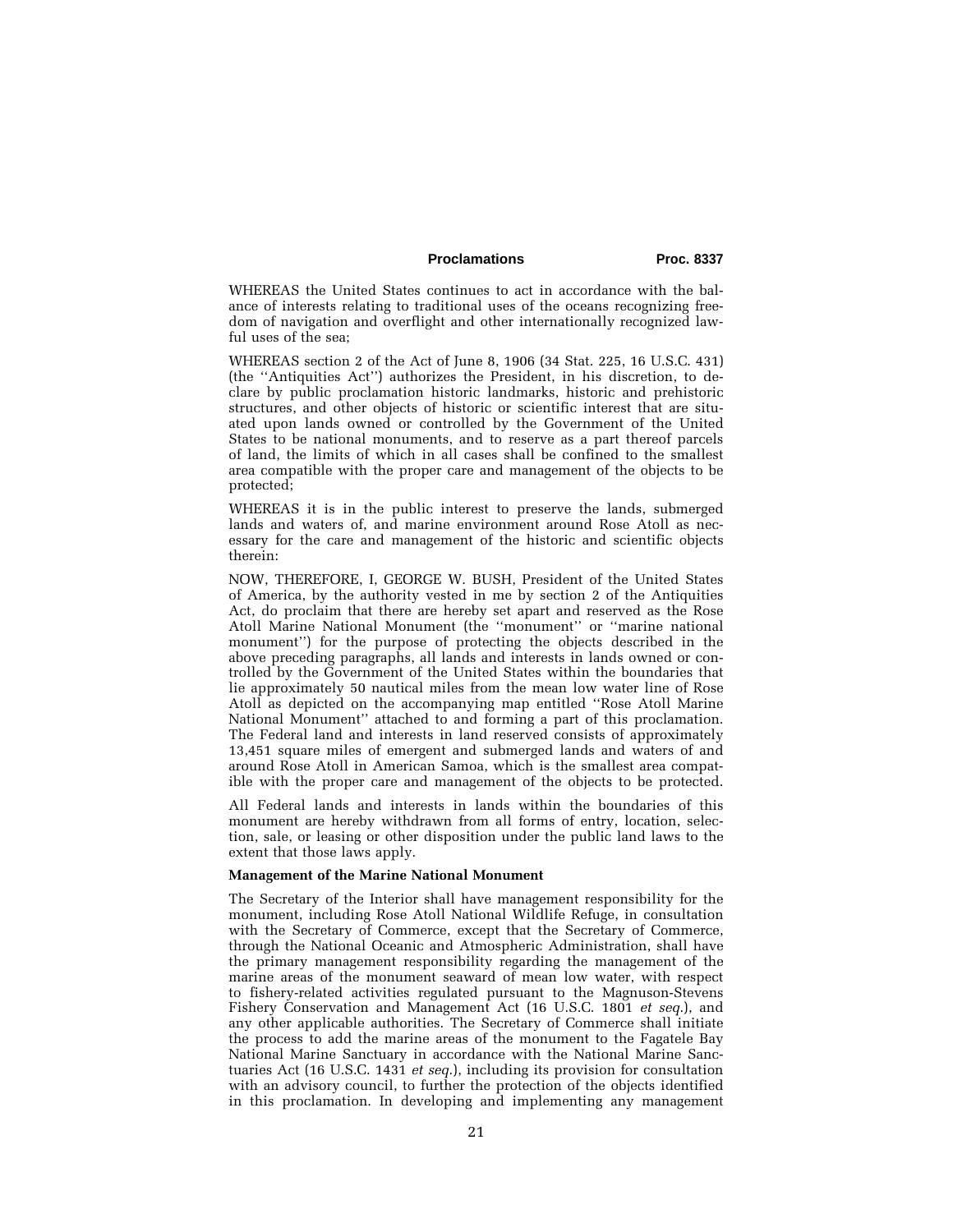### **Proc. 8337 Title 3—The President**

plans and any management rules and regulations, the Secretary of Commerce shall consult with the Secretary of the Interior and shall designate and involve as cooperating agencies the agencies with jurisdiction or special expertise, including the Department of State, the Department of Defense, and other agencies through scoping in accordance with the National Environmental Policy Act (42 U.S.C. 4321 *et seq*.), its implementing regulations and with Executive Order 13352 of August 26, 2004, Facilitation of Cooperative Conservation, and shall treat as a cooperating agency the Government of American Samoa, consistent with these authorities.

The Secretary of the Interior shall continue to manage the Rose Atoll National Wildlife Refuge consistent with the protection of the objects identified in this proclamation. The Secretary of the Interior shall, in developing any management plans and any management rules and regulations governing the Rose Atoll National Wildlife Refuge, comply with the National Environmental Policy Act and consult with the Secretary of Commerce.

For the purposes of protecting the objects identified above, the Secretaries of the Interior and Commerce, respectively, shall not allow or permit any appropriation, injury, destruction, or removal of any feature of this monument except as provided for by this proclamation or as otherwise provided for by law.

### *Regulation of Scientific Exploration and Research*

Subject to such terms and conditions as the Secretaries deem necessary for the care and management of the objects of this monument, the Secretary of the Interior may permit scientific exploration and research within the monument, including incidental appropriation, injury, destruction, or removal of features of this monument for scientific study, and the Secretary of Commerce may permit fishing within the monument for scientific exploration and research purposes to the extent authorized by the Magnuson-Stevens Fishery Conservation and Management Act. The prohibitions required by this proclamation shall not restrict scientific exploration or research activities by or for the Secretaries, and nothing in this proclamation shall be construed to require a permit or other authorization from the other Secretary for their respective scientific activities.

### *Regulation of Fishing and Management of Fishery Resources*

The Secretaries shall prohibit commercial fishing within the monument. Subject to such terms and conditions as the Secretaries deem necessary for the care and management of the objects of this monument, the Secretaries may permit noncommercial and sustenance fishing or, after consultation with the Government of American Samoa, traditional indigenous fishing within the monument. The Secretaries of the Interior and Commerce, respectively, in consultation with the Government of American Samoa, shall provide for a process to ensure that recreational fishing shall be managed as a sustainable activity consistent with Executive Order 12962 of June 7, 1995, as amended, and other applicable law.

This proclamation shall be applied in accordance with international law. No restrictions shall apply to or be enforced against a person who is not a citizen, national, or resident alien of the United States (including foreign flag vessels) unless in accordance with international law. The management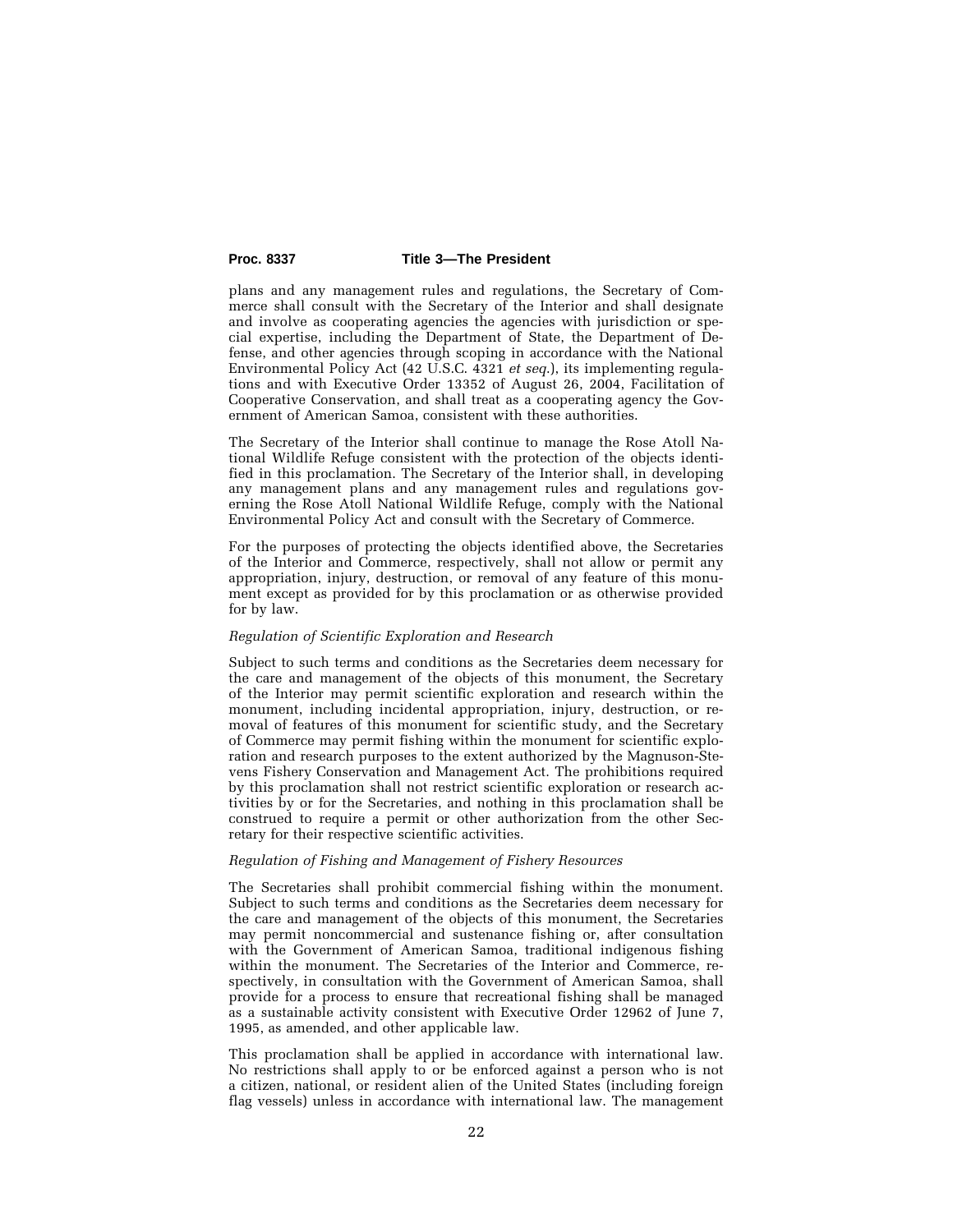# Proclamations Proc. 8337

plan and implementing regulations shall impose no restrictions on innocent passage in the territorial sea or otherwise restrict navigation and overflight and other internationally recognized lawful uses of the sea in the monument and shall incorporate the provisions of this proclamation regarding Armed Forces actions and compliance with international law.

Nothing in this proclamation shall be deemed to diminish or enlarge the jurisdiction of the Government of American Samoa. The Secretaries of the Interior and Commerce shall, in developing any management plans and any management rules and regulations governing the marine areas of the monument, as described above, consult with the Government of American Samoa.

### **Emergencies, National Security, and Law Enforcement Activities**

1. The prohibitions required by this proclamation shall not apply to activities necessary to respond to emergencies threatening life, property, or the environment, or to activities necessary for national security or law enforcement purposes.

2. Nothing in this proclamation shall limit agency actions to respond to emergencies posing an unacceptable threat to human health or safety or to the marine environment and admitting of no other feasible solution.

#### **Armed Forces Actions**

1. The prohibitions required by this proclamation shall not apply to activities and exercises of the Armed Forces (including those carried out by the United States Coast Guard).

2. The Armed Forces shall ensure, by the adoption of appropriate measures not impairing operations or operational capabilities, that its vessels and aircraft act in a manner consistent, so far as is reasonable and practicable, with this proclamation.

3. In the event of threatened or actual destruction of, loss of, or injury to a monument living marine resource resulting from an incident, including but not limited to spills and groundings, caused by a component of the Department of Defense or the United States Coast Guard, the cognizant component shall promptly coordinate with the Secretary of the Interior or Commerce, as appropriate for the purpose of taking appropriate actions to respond to and mitigate any actual harm and, if possible, restore or replace the monument resource or quality.

4. Nothing in this proclamation or any regulation implementing it shall limit or otherwise affect the Armed Forces'; discretion to use, maintain, improve, manage, or control any property under the administrative control of a Military Department or otherwise limit the availability of such property for military mission purposes.

The establishment of this monument is subject to valid existing rights.

This proclamation is not intended to, and does not, create any right or benefit, substantive or procedural, enforceable at law or in equity, by any party against the United States, its agencies, instrumentalities, or entities, its officers, employees, or agents, or any other person.

Nothing in this proclamation shall be deemed to revoke any existing withdrawal, reservation, or appropriation; however, the national monument